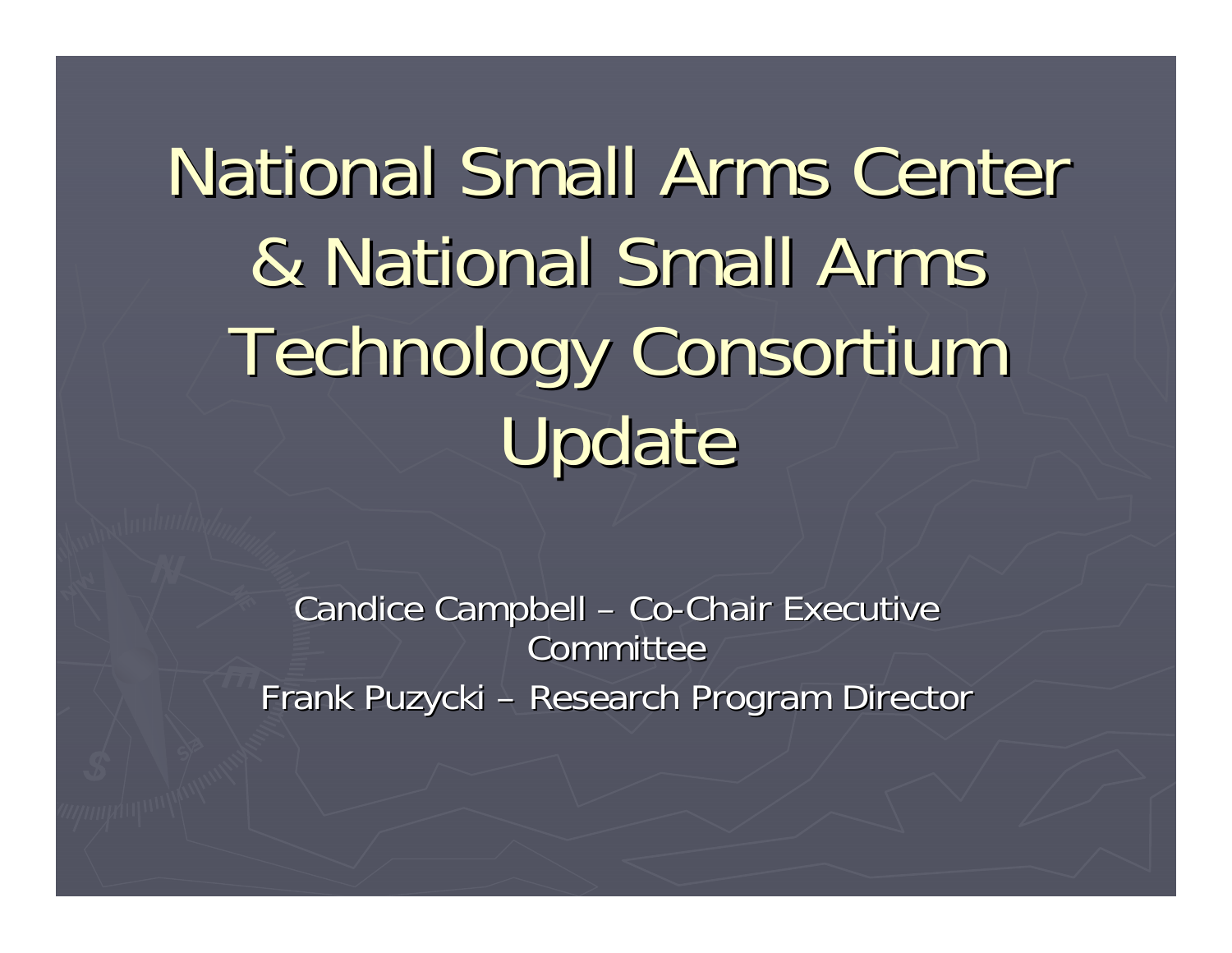## Agenda

►The "Good"  $\blacktriangleright$ The "Bad" ► The "Ugly"  $\blacktriangleright$  The Future

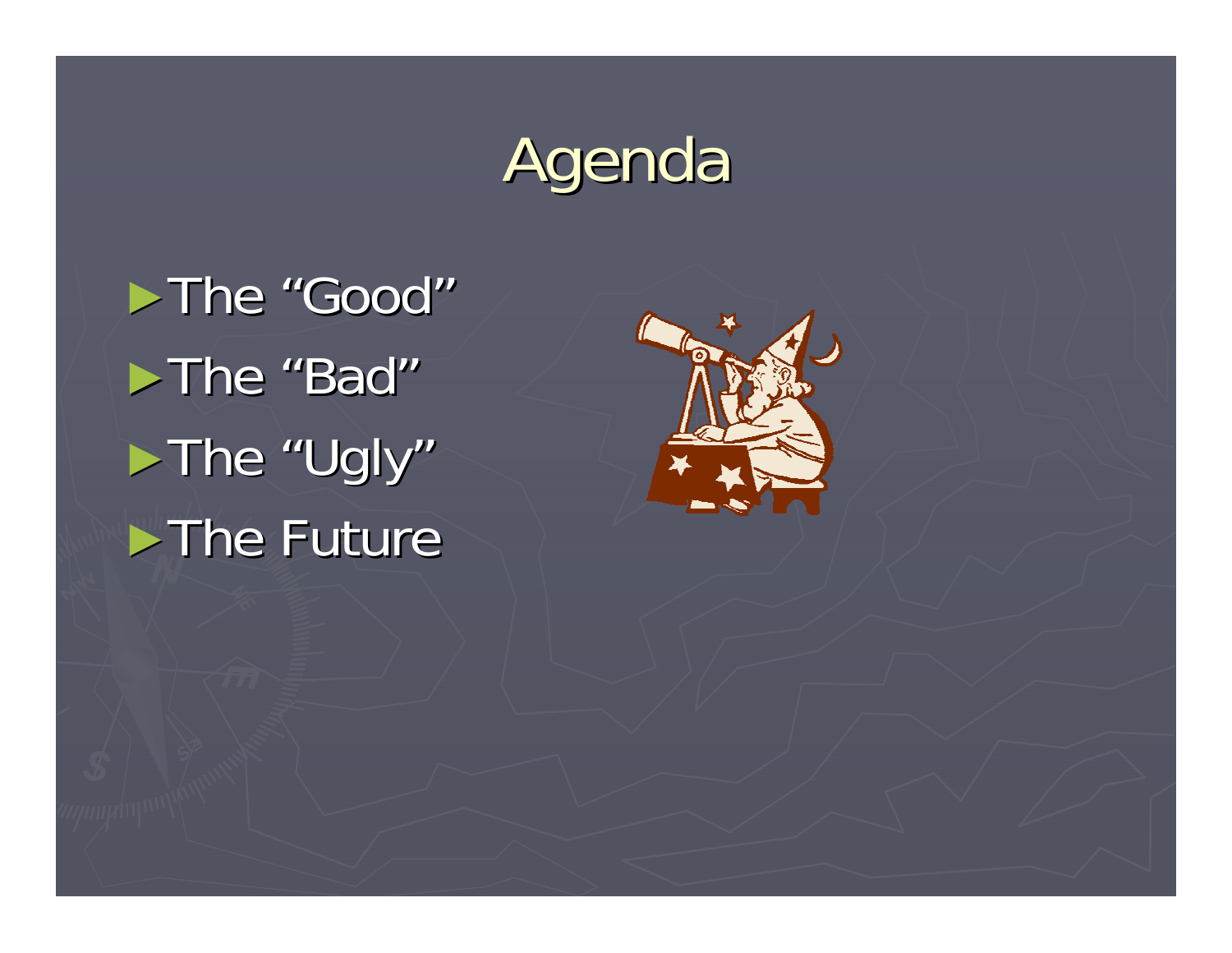### The "Good"



- ► Membership now totals around 90 firms/schools
- ► Business Calendar established integrating Technical, Programmatic and Fiscal elements
- ► FY08 White Paper Process develops new Technology **Thrust**
- ► Futures Conference lays the groundwork for a mid to long term small arms tech base investment strategy
- ► JSSAP Tech Base Budget now integrated into NSAC annual solicitation/budget cycle
- ► Industry actively engaged in concept development and governance. Website management assumed as well.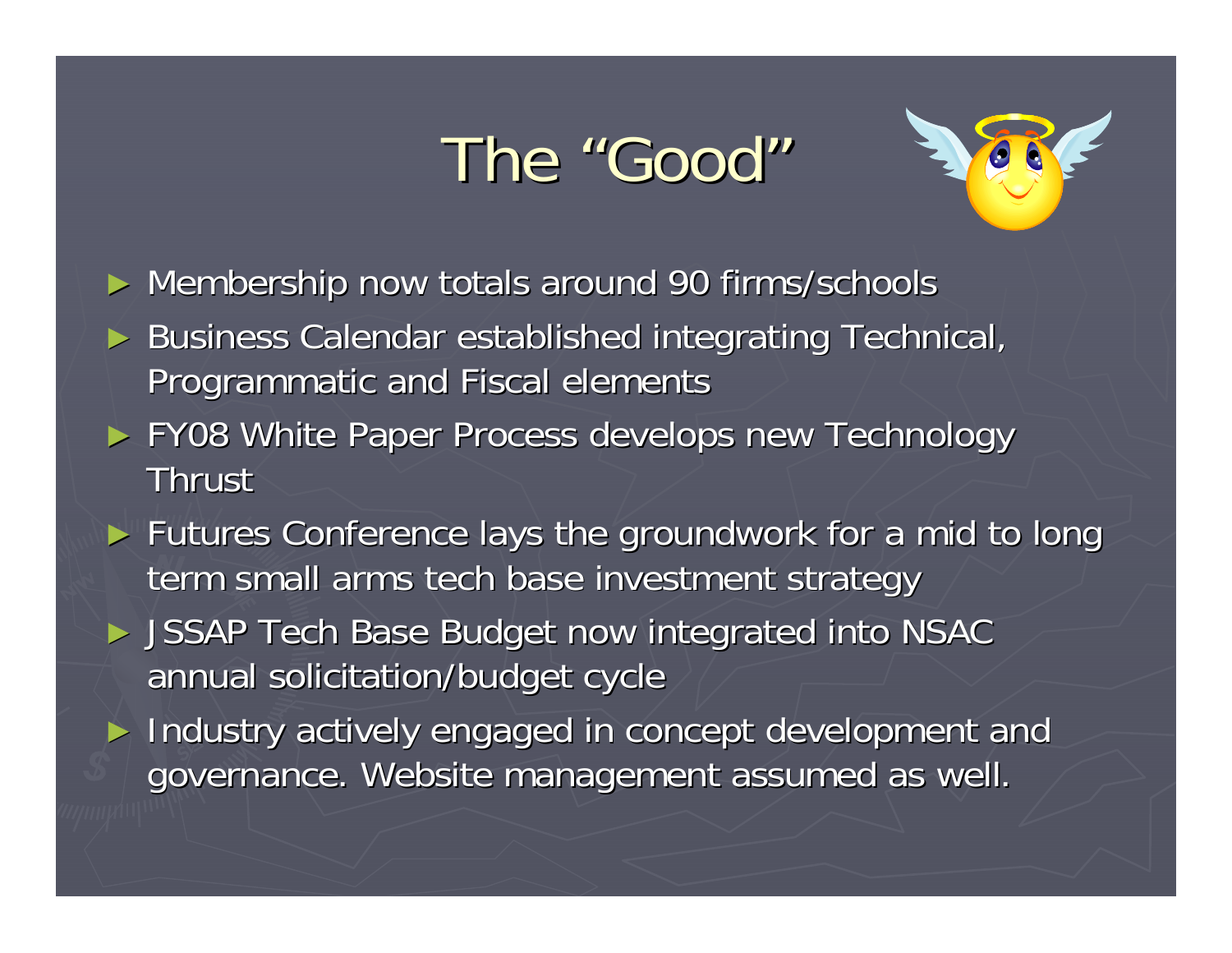## The "Good"



► FY08 Solicitation expected to obligate upwards of \$4 M in new program initiatives:

- **Advanced Fire Control**
- $\blacksquare$ **Enhanced Lethality**
- $\blacksquare$ **Other**

► Does not include potential ancillary PM interests

► Major FY07 Technology Achievements include:

- $\blacksquare$ Stainless Steel Case development
- $\blacksquare$ Thermal Modeling – Small Arms Weapons
- $\blacksquare$ Development of an alternate tracer concept
- $\blacksquare$ Elimination of Cobalt in Armor Piercing ammunition penetrators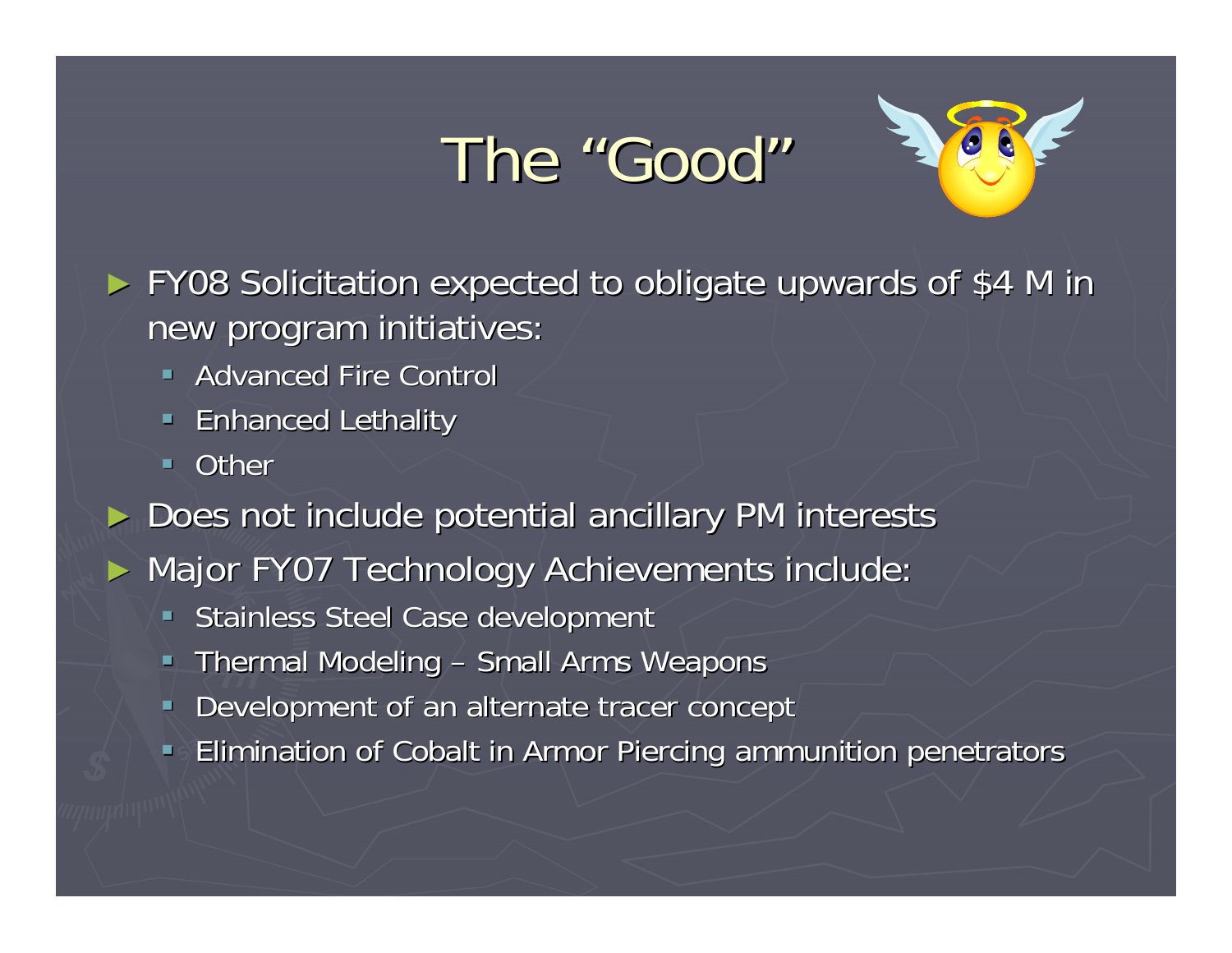**FY Basis**

### **Processes Timelines Processes Timelines – Alternative #2 Alternative #2**



12 September 2007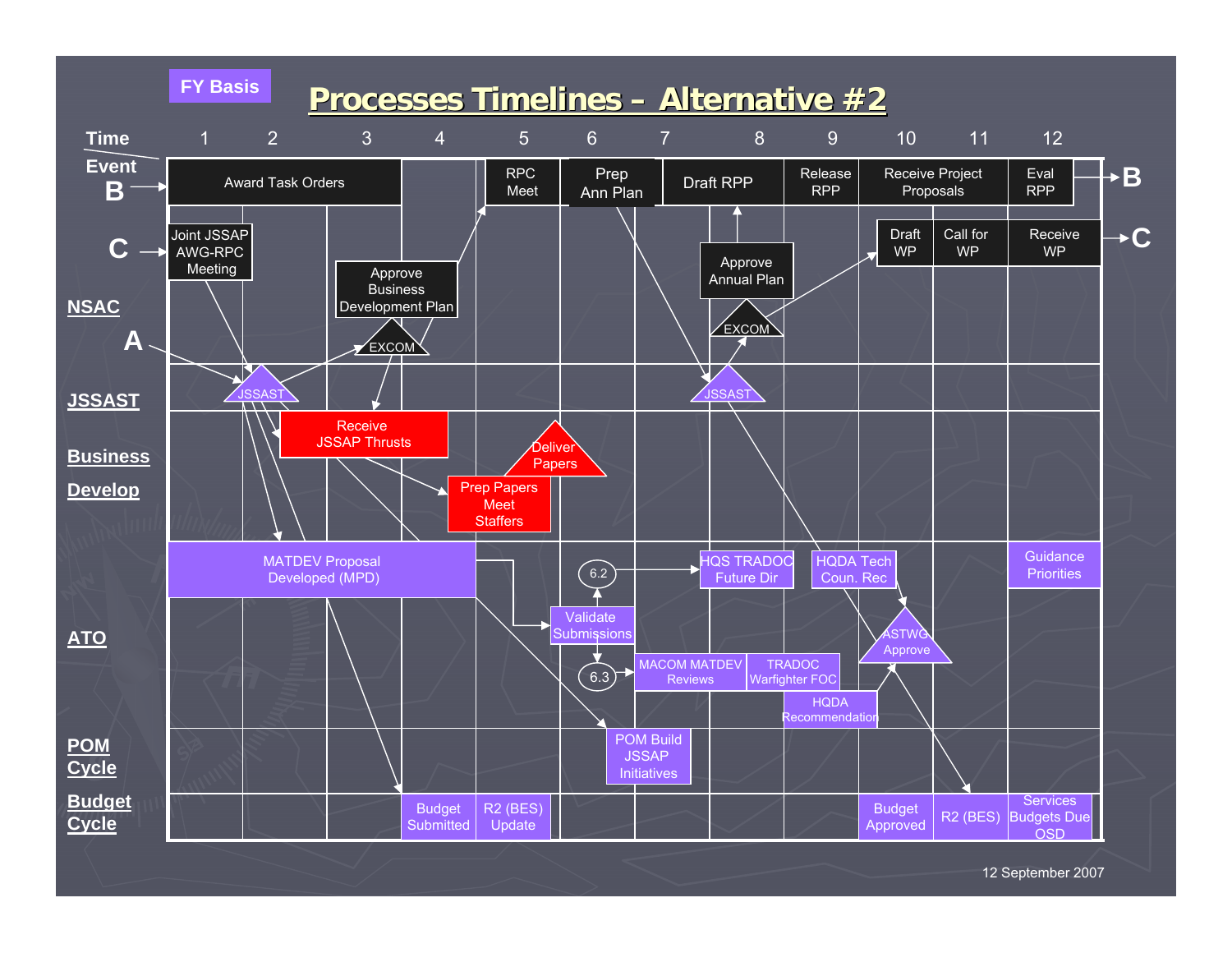#### Business Cycle –– Key Events

► Call for Proposals – June/July ► Proposal Response Deadline August ► Call for White Papers August ► White Paper Deadline - October ► White Paper Analysis – November ► JSSAST/NSATC Exec Committee Endorsement -November/December ► Handoff to NSATC Business Development Committee -- January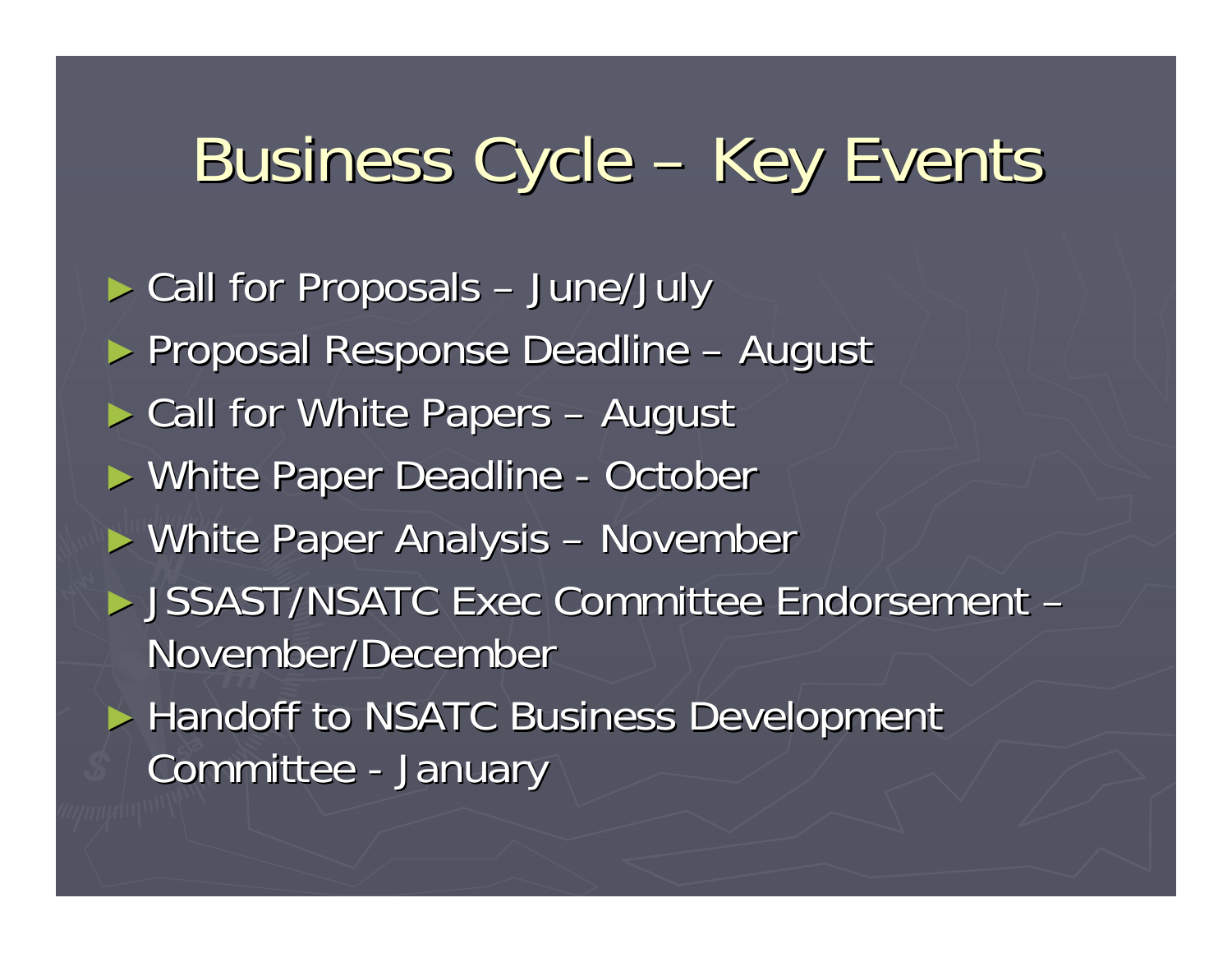### The "Bad"



► FY08 program stalled temporarily due to Other Transaction Agreement guidance revision

**Traditional versus Non-Traditional Member Instance Instance Instance Instance Instance Instance Instance Instance I Categorization** 

► Domino effect in terms of program development and funding obligation

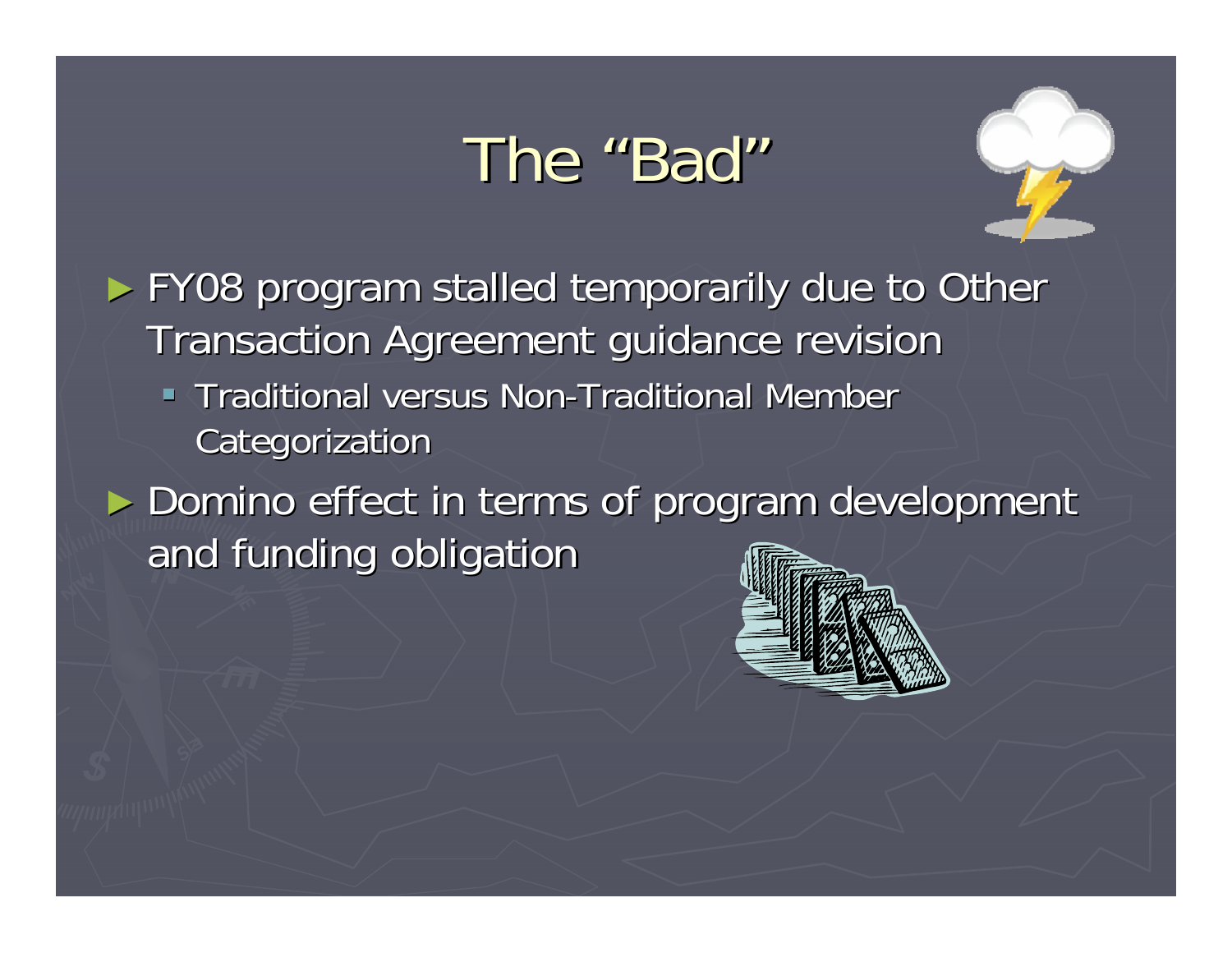## The "Ugly"



► Future operations await reformulation of OTA based organizational construct and related based organizational construct and related acquisition processes

■ Status Quo

- **Annual BAA solicitation with RPP option**
- Single Party NSATC partnership with USG in a revised **OTA**

► Multiple initiatives underway to clarify and resolve this matter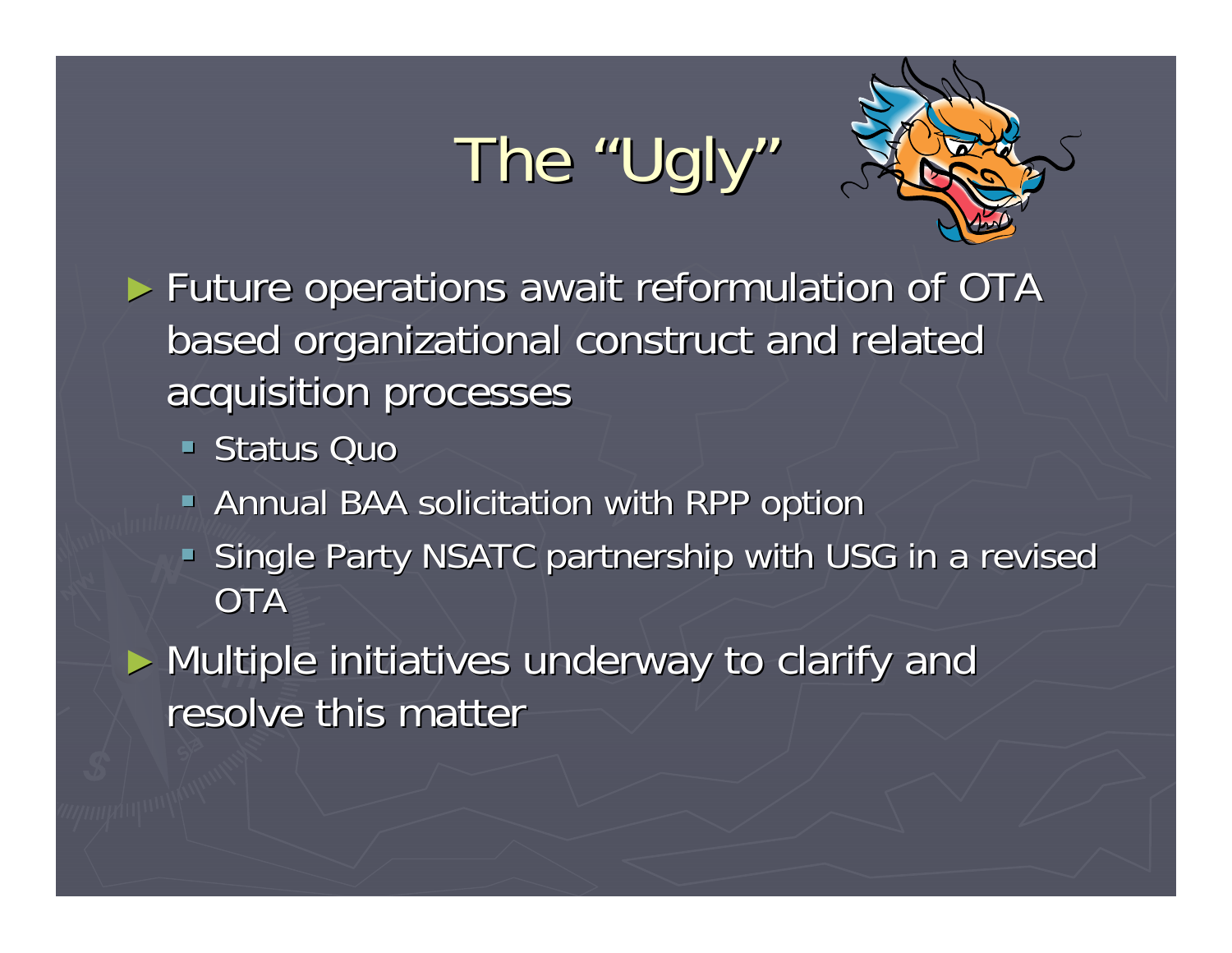### The Future

► Award FY08 Contract/TOSA efforts – Spring ► Semi-annual Membership Meeting at Fort Benning on June 17 and 18 ► Annual Solicitation for FY09 – Summer ► Annual White Paper Call - Fall

# "Follow me with Pride"